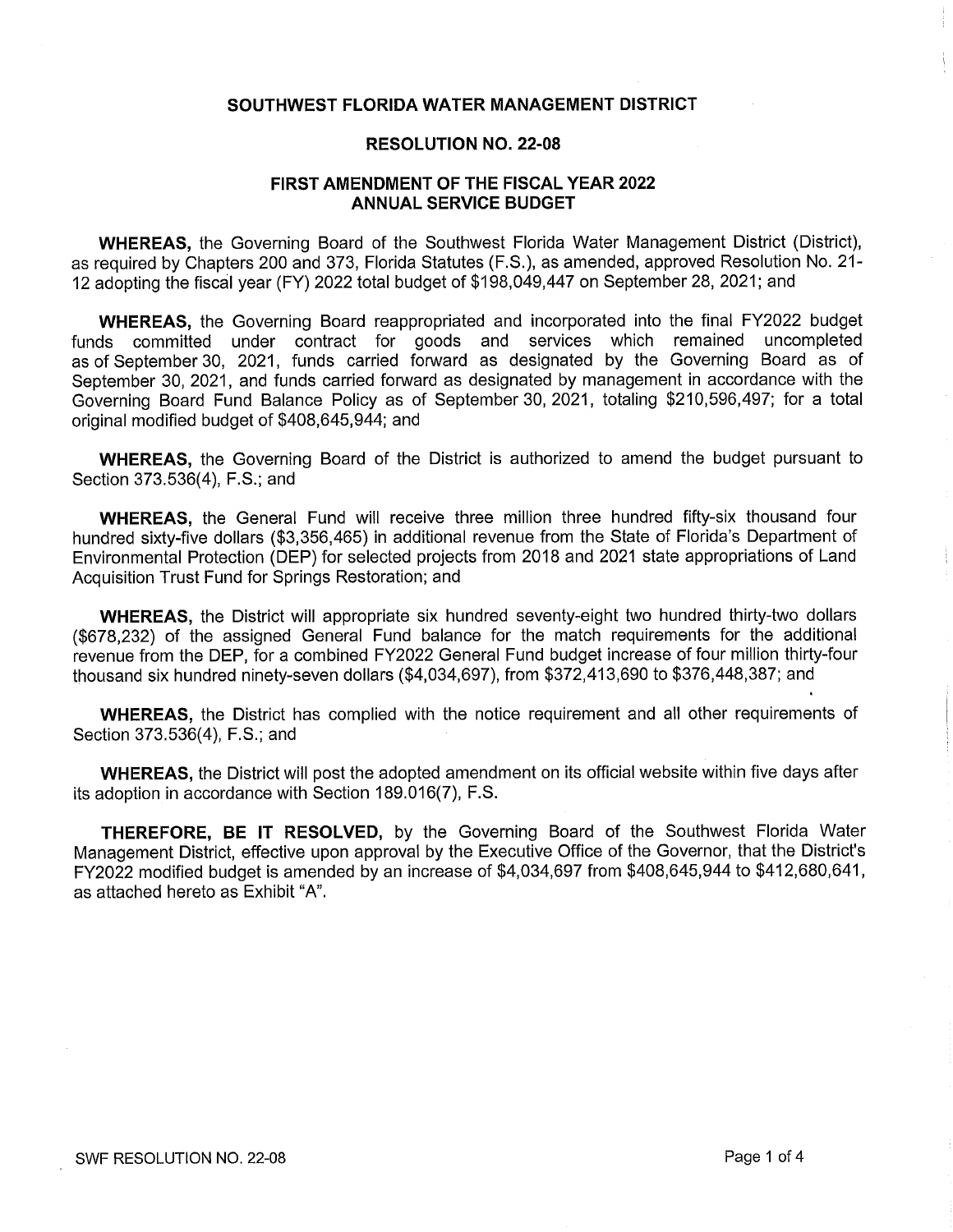APPROVED and ADOPTED in Brooksville, Hernando County, Florida on this twenty-sixth day of April 2022.

> SOUTHWEST FLORIDA WATER MANAGEMENT DISTRICT

 $u_{1}$ BY:

Kelly Rice, Chair

Attest:

Muchelle Williamson, Secretary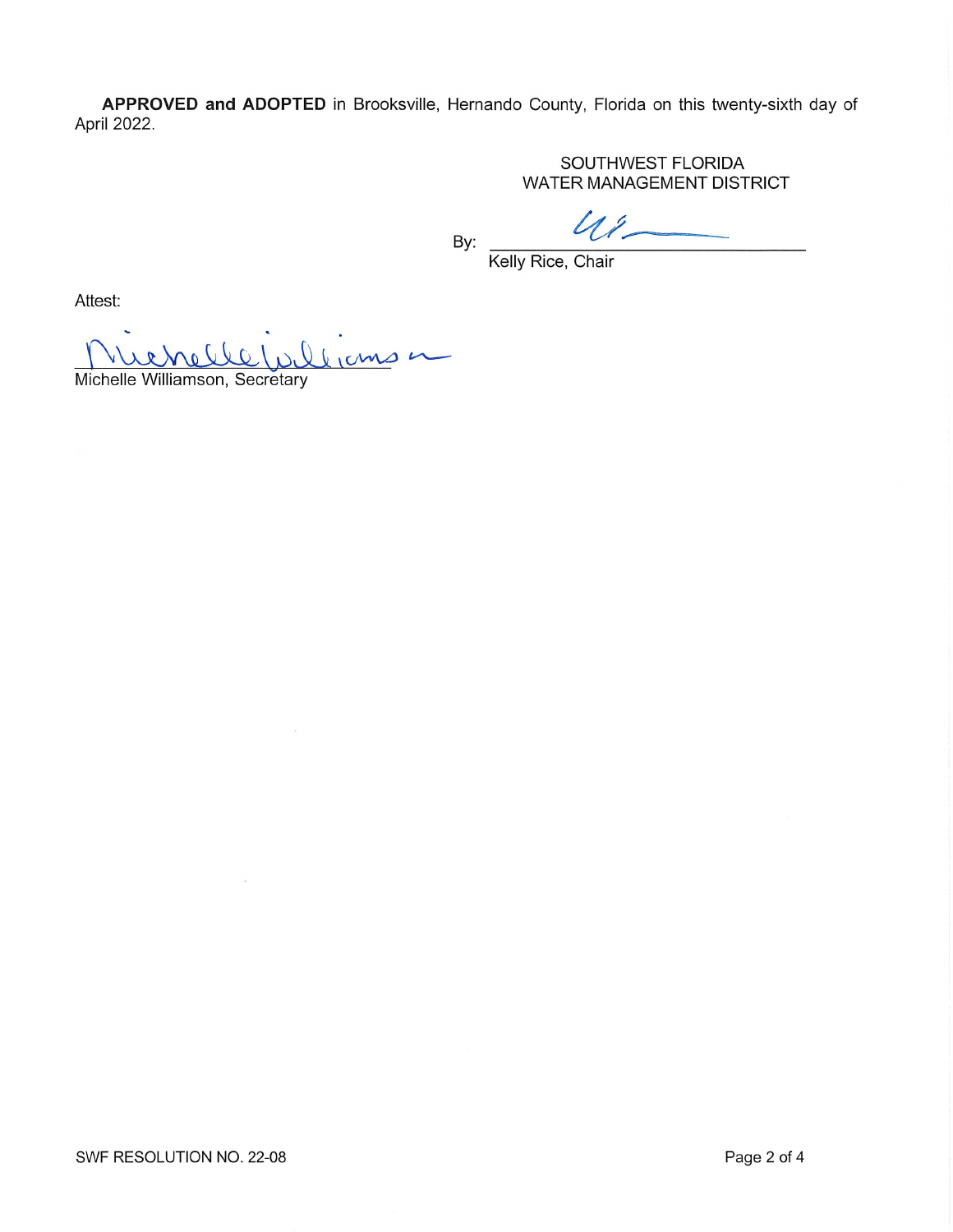# Exhibit A

#### Southwest Florida Water Management District Proposed Fiscal Year 2022 First Budget Amendment

FY2022 budget amendment to increase the General Fund by\$4,034,697 for receipt of additional revenue fromthe Florida Department of Environmental Protection for selected projects from 2018 and 2021 state appropriations from the Land Acquisition Trust Fund for Springs Restoration.

The proposed budget amendment will not impact the District's millage rate or ad valorem property taxes.

|                                     | FY2022<br>Adopted<br><b>Budget</b> | <b>Prior Year</b><br><b>Encumbrances</b><br>Re-appropriated<br>for FY2022 | FY2022<br>Original<br>Modified<br><b>Budget</b> | Proposed<br>First<br><b>Budget</b><br>Amendment | FY2022<br>Proposed<br><b>Modified Budget</b><br>As Amended<br>April 26, 2022 |
|-------------------------------------|------------------------------------|---------------------------------------------------------------------------|-------------------------------------------------|-------------------------------------------------|------------------------------------------------------------------------------|
| Revenues:                           |                                    |                                                                           |                                                 |                                                 |                                                                              |
| <b>General Fund</b>                 | \$165,142,530                      | \$207.271.160                                                             | \$372,413,690                                   | \$4.034.697                                     | \$376,448,387                                                                |
| <b>Special Revenue Funds</b>        |                                    |                                                                           |                                                 |                                                 |                                                                              |
| <b>FDOT Mtigation</b>               | \$693,017                          | \$639,512                                                                 | \$1,332,529                                     | \$0                                             | \$1,332,529                                                                  |
| <b>Total Special Revenue Funds</b>  | \$693,017                          | \$639.512                                                                 | \$1,332,529                                     | \$0                                             | \$1,332,529                                                                  |
| <b>Capital Projects Funds</b>       |                                    |                                                                           |                                                 |                                                 |                                                                              |
| Facilities Fund                     | \$963,900                          | \$1,890,345                                                               | \$2,854.245                                     | \$0                                             | \$2,854,245                                                                  |
| Structures Fund                     | 4.000.000                          | 782,980                                                                   | 4,782,980                                       | 0                                               | 4,782,980                                                                    |
| Florida Forever Fund                | 27,250,000                         | 12,500                                                                    | 27,262,500                                      | 0                                               | 27,262,500                                                                   |
| <b>Total Capital Projects Funds</b> | \$32,213,900                       | \$2,685,825                                                               | \$34,899,725                                    | \$0                                             | \$34,899,725                                                                 |
| <b>Total Revenues</b>               | \$198,049,447                      | \$210,596,497                                                             | \$408,645,944                                   | \$4,034,697                                     | \$412,680,641                                                                |
| Expenditures:                       |                                    |                                                                           |                                                 |                                                 |                                                                              |
| <b>General Fund</b>                 | \$165,142,530                      | \$207.271.160                                                             | \$372,413,690                                   | \$4,034,697                                     | \$376,448,387                                                                |
| <b>Special Revenue Funds</b>        |                                    |                                                                           |                                                 |                                                 |                                                                              |
| <b>FDOT Milgation</b>               | \$693,017                          | \$639,512                                                                 | \$1,332,529                                     | \$0                                             | \$1,332,529                                                                  |
| <b>Total Special Revenue Funds</b>  | \$693,017                          | \$639,512                                                                 | \$1,332,529                                     | \$0                                             | \$1,332,529                                                                  |
| <b>Capital Projects Funds</b>       |                                    |                                                                           |                                                 |                                                 |                                                                              |
| Facilities Fund                     | \$963,900                          | \$1,890,345                                                               | \$2,854,245                                     | \$0                                             | \$2,854,245                                                                  |
| <b>Structures Fund</b>              | 4,000,000                          | 782,980                                                                   | 4,782,980                                       | 0                                               | 4,782,980                                                                    |
| Florida Forever Fund                | 27,250,000                         | 12.500                                                                    | 27,262,500                                      | 0                                               | 27,262,500                                                                   |
| <b>Total Capital Projects Funds</b> | \$32,213,900                       | \$2,685,825                                                               | \$34,899,725                                    | \$0                                             | \$34,899,725                                                                 |
| <b>Total Expenditures</b>           | \$198,049,447                      | \$210,596,497                                                             | \$408,645.944                                   | \$4,034,697                                     | \$412,680,641                                                                |
|                                     |                                    |                                                                           |                                                 |                                                 |                                                                              |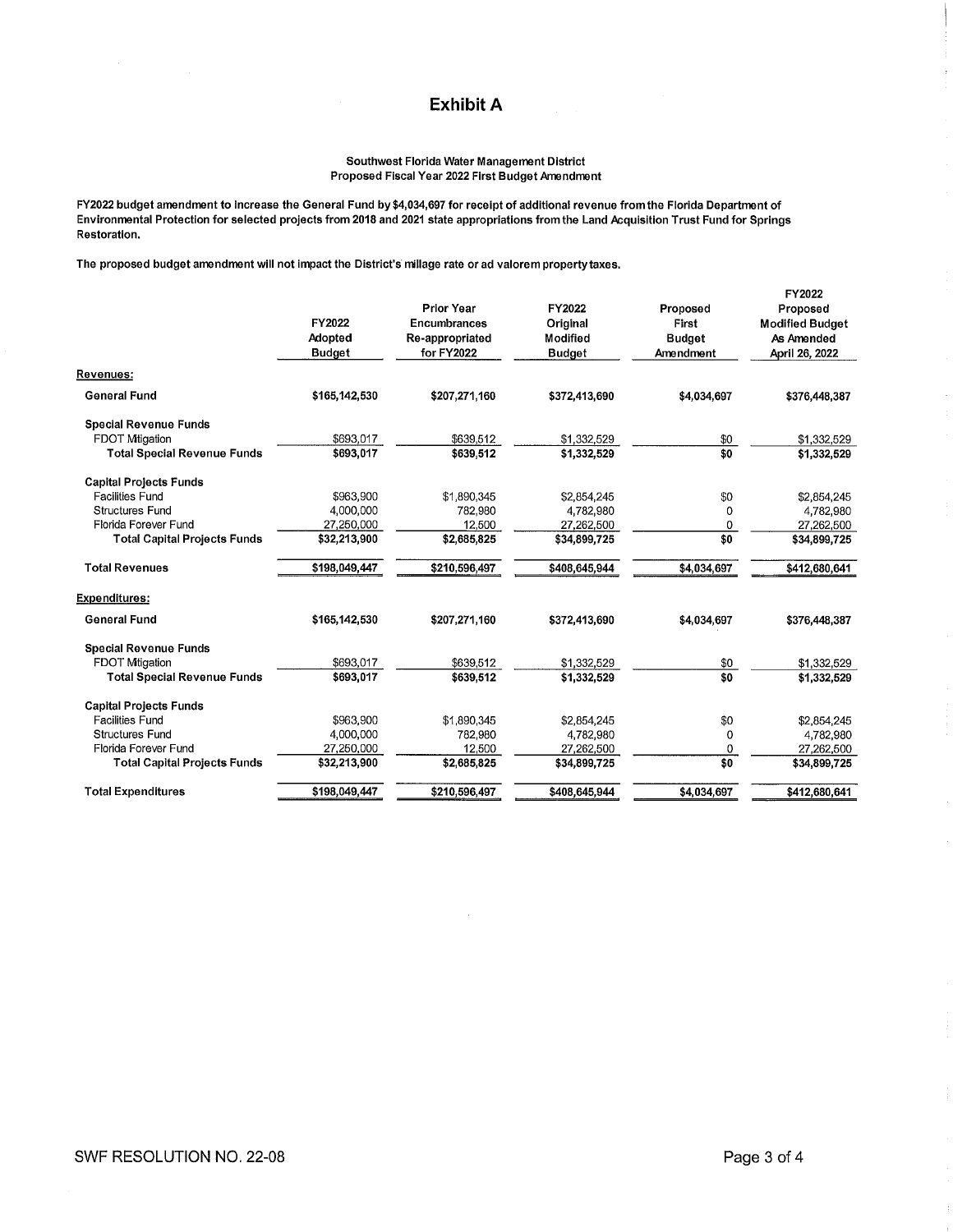# CERTIFICATE AS TO RESOLUTION N0. 22-08

### STATE OF FLORIDA COUNTY OF HERNANDO

We, the undersigned, hereby certify that we are, Chair and Secretary, respectively, of the Southwest Florida Water Management District, organized and existing under and by virtue of the Laws of the State of Florida, and having its office and place of business at 2379 Broad Street, Brooksville, Hernando County, Florida, and that, on the twenty-sixth day of April 2022, at a duly called and properly held hearing of the Governing Board of the Southwest Florida Water Management District, at the Brooksville Office, at 2379 Broad Street, Brooksville, Hernando County, Florida, at which hearing a majority of the members of the Governing Board were present in person or via communications media technology, the resolution, which is attached hereto and which this certificate is a part thereof, was adopted and incorporated in the minutes of that hearing.

Dated at Brooksville, Florida, this twenty-sixth day of April 2022.

SOUTHWEST FLORIDA WATER MANAGEMENT DISTRICT

Kelly Rice, Chair

By:

Attest:

 $20001$ Michelle Williamson, Secretary

#### ACKNOWLEDGMENT

#### STATE OF FLORIDA COUNTY OF HERNANDO

The foregoing instrument was acknowledged before me this twenty-sixth day of April 2022, by Kelly Rice and Michelle Williamson, Chair and Secretary, respectively, of the Governing Board of the Southwest Florida Water Management District, a public corporation, on behalf of the corporation. They are personally known to me.

WITNESS my hand and official seal on this twenty-sixth day of April 2022.

Notary **Rublic** State of Florida at Large My Commission Expires: